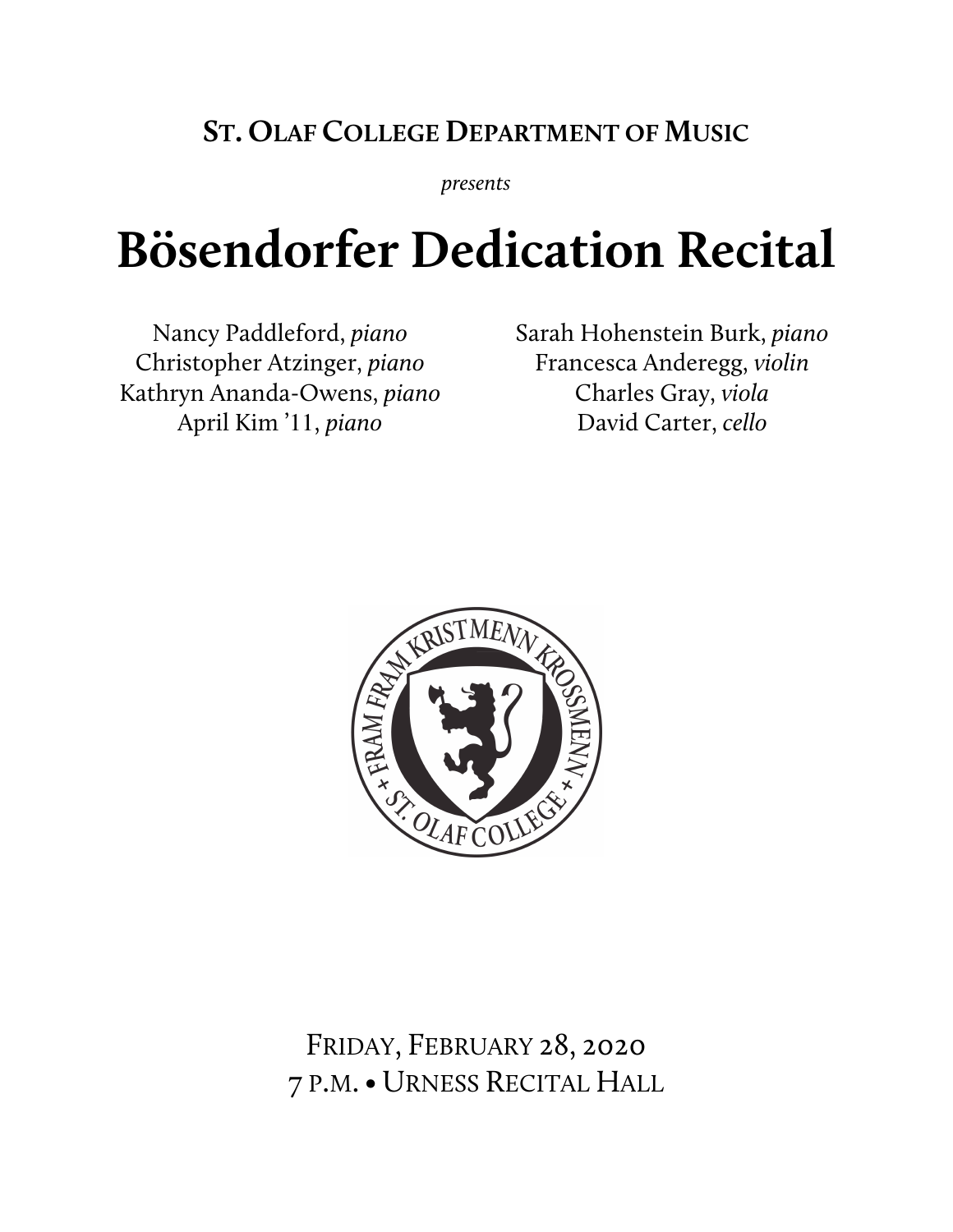| <b>PROGRAM</b>                                                                                                                                                              |                                          |
|-----------------------------------------------------------------------------------------------------------------------------------------------------------------------------|------------------------------------------|
| Les sons et les parfum tournament dans l'air du soir                                                                                                                        | Claude Debussy (1862-1918)               |
| Preludes Op.11<br>I. Vivace<br>II. Allegretto<br>XXI. Andante<br>XIV. Presto<br>Nancy Paddleford, piano                                                                     | Alexander Scriabin (1871–1915)           |
|                                                                                                                                                                             |                                          |
| Piano Sonata in F Major, Op. 54<br>I. In tempo d'un menuetto<br>II. Allegretto                                                                                              | Ludwig van Beethoven $(1770 - 1827)$     |
| (in celebration of the 250 <sup>th</sup> anniversary of the composer's birth)<br>Christopher Atzinger, piano                                                                |                                          |
| Sonata in A-flat Major, Hob. XVI/46<br>II. Adagio                                                                                                                           | Franz Joseph Haydn (1732–1809)           |
| Prelude in G-sharp Minor, Op. 32, No. 12<br>Sergei Rachmaninov (1873-1943)<br>Kathryn Ananda-Owens, piano                                                                   |                                          |
| 가위 ("Scissors"): Fantasia Toccata<br>April Kim, piano                                                                                                                       | Jiyoun Chung (b.1982)                    |
| Summertime                                                                                                                                                                  | George Gershwin (1898–1937)<br>arr. Burk |
| Sarah Hohenstein Burk, piano                                                                                                                                                |                                          |
| $\sim$ Brief Intermission $\sim$                                                                                                                                            |                                          |
| Piano Quartet No. 1 in G Minor, Op. 25<br>I. Allegro<br>II. Intermezzo: Allegro ma non troppo - Trio<br>III. Andante con moto - Animato<br>IV. Rondo alla zingarese: Presto | Johannes Brahms (1833–1897)              |

Unauthorized photography or video and audio recording is prohibited Please turn off your personal communication device.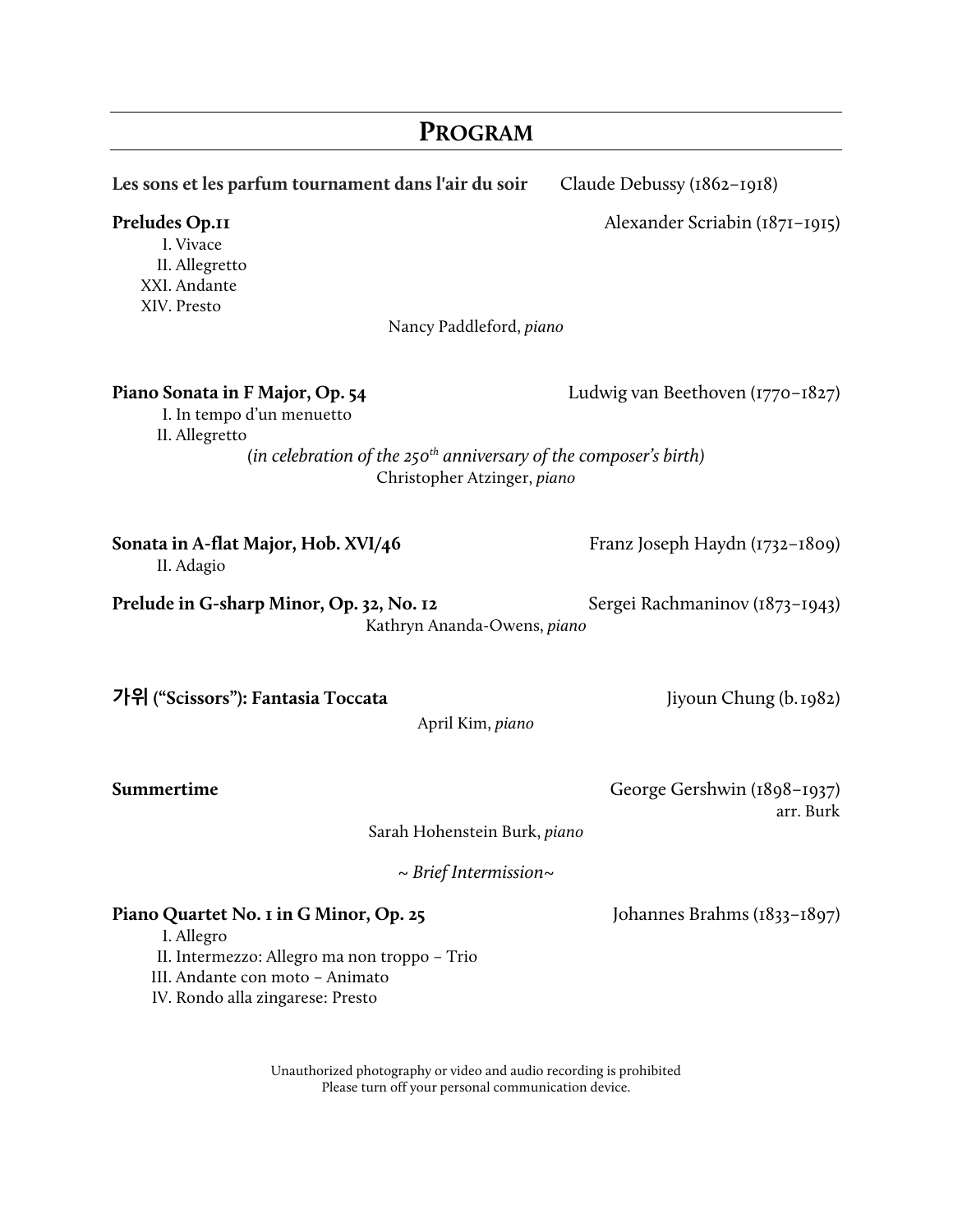## **ABOUT THE ARTISTS**

**Nancy Paddleford** earned her Bachelor and Master of Music degrees from Indiana University and Doctor of Musical Arts degree from the University of Minnesota. Her teachers of piano included György Sebök, Alfonso Montecino and Bernhard Weiser, and she studied chamber music with Janos Starker and Joseph Gingold. Paddleford's teaching areas are piano performance, chamber music and piano pedagogy. Paddleford has served as Artist-in-Residence at the University of Costa Rica and has performed various times at the International Festival of Music in Costa Rica and at that country's Monteverde Music Festival. Active as a chamber and solo recitalist in the United States and Central America, a number of her performances and interviews have been broadcast on radio here and abroad. Playing "Rhapsody in Blue", she toured five European countries.

Paddleford was one of five judges from Spain, Mexico, Guatemala and the United States, for the Maria Clara Cullell Teixido International Piano Competition for Central America and the Caribbean. She adjudicates often for competitions in Minnesota. She served four years on the Board of the Perpich Center, a MN agency that promotes arts education. She is the recipient of the Pro Lingua Award for promoting cross-cultural understanding between the United States and Latin America, and of the NCCLA Award of Merit for work that has included performing Latin American music in U.S. piano tours. Paddleford gave a Mellby Lecture to the St. Olaf community about her life's work in music and received the Gertrude Hilleboe Award for supporting students in their out-of-class learning.

Praised in *Gramophone* for his "abundant energy, powerful fingers, big sound and natural musicality," and in the *San Francisco Chronicle* for his "fervency and panache," pianist **Christopher Atzinger** has performed in a dozen countries, highlighted by concerts at Carnegie Hall (Weill), Salle Cortot, St. Martins-in-the-Fields, the American Academy in Rome, and the Smithsonian Museum of American Art. In addition to live performances broadcast on WFMT (Chicago), WJR (Detroit), KPAC (San Antonio), WXEL (West Palm Beach), WUOL (Louisville), WGTE (Toledo) and WFCR (New England), his artistry has been heard on American Public Media's *Performance Today*, and on Minnesota, Wisconsin, South Dakota, and Vermont Public Radio. Mr. Atzinger has performed at the Banff, Brevard, Chautauqua, Mendocino and Bridge music festivals, lectured at the Juilliard School and Berklee College of Music, and has given masterclasses across the country.

As a medalist of the New Orleans, San Antonio, Cincinnati, Shreveport, and Seattle International Piano Competitions, Atzinger has been praised by critics for his "personal interpretive vision" and "virtuoso aplomb." He is also winner of the National Federation of Music Clubs Artist Competition, the Simone Belsky Piano Competition, and the *Premio Città di Ispica* prize at the IBLA Grand Prize Competition in Ragusa-Ibla, Italy in addition to receiving a McKnight Fellowship for Performing Artists. He has recorded for Delos, Naxos, Centaur, and MSR Classics. More information at christopheratzinger.com.

Winner of first prize in the Neale-Silva Young Artists Competition, pianist **Kathryn Ananda-Owens** enjoys an active career as teacher, scholar, and performer. A laureate of the American Pianists Association Biennial Fellowship Competition, she made her Asian debut in 1997 under the auspices of the government of Macao, and her European debut the same year in Vienna. She has performed as a soloist with the Saint Paul Chamber Orchestra, toured internationally as piano soloist with the St. Olaf Orchestra and has appeared on the NYPLPA Series at Lincoln Center. A founding member of the New Horizons Chamber Ensemble, Dr. Ananda-Owens also performed for several years as pianist of the Melius Trio.

She received undergraduate degrees in economics and piano performance from Oberlin College and Oberlin Conservatory, and graduate degrees in piano performance from the Peabody Conservatory, where she studied piano with Julian Martin and chamber music with Earl Carlyss, Ellen Mack, and Robert McDonald. Her concerts have been broadcast around the globe and recorded on the MSR, Centaur, Limestone, St. Olaf Records, and Westmark labels.

Dr. Ananda-Owens maintains a scholarly interest in performance science and has served two terms on the board of directors of the Performing Arts Medicine Association. She designed and teaches the music performance science course at St. Olaf, and has been a faculty member for the ACSM/PAMA Performance Health certificate program for several years. To optimize her own performance health, she participates in the sport of canine agility with her Icelandic Sheepdogs, Sol and Lina.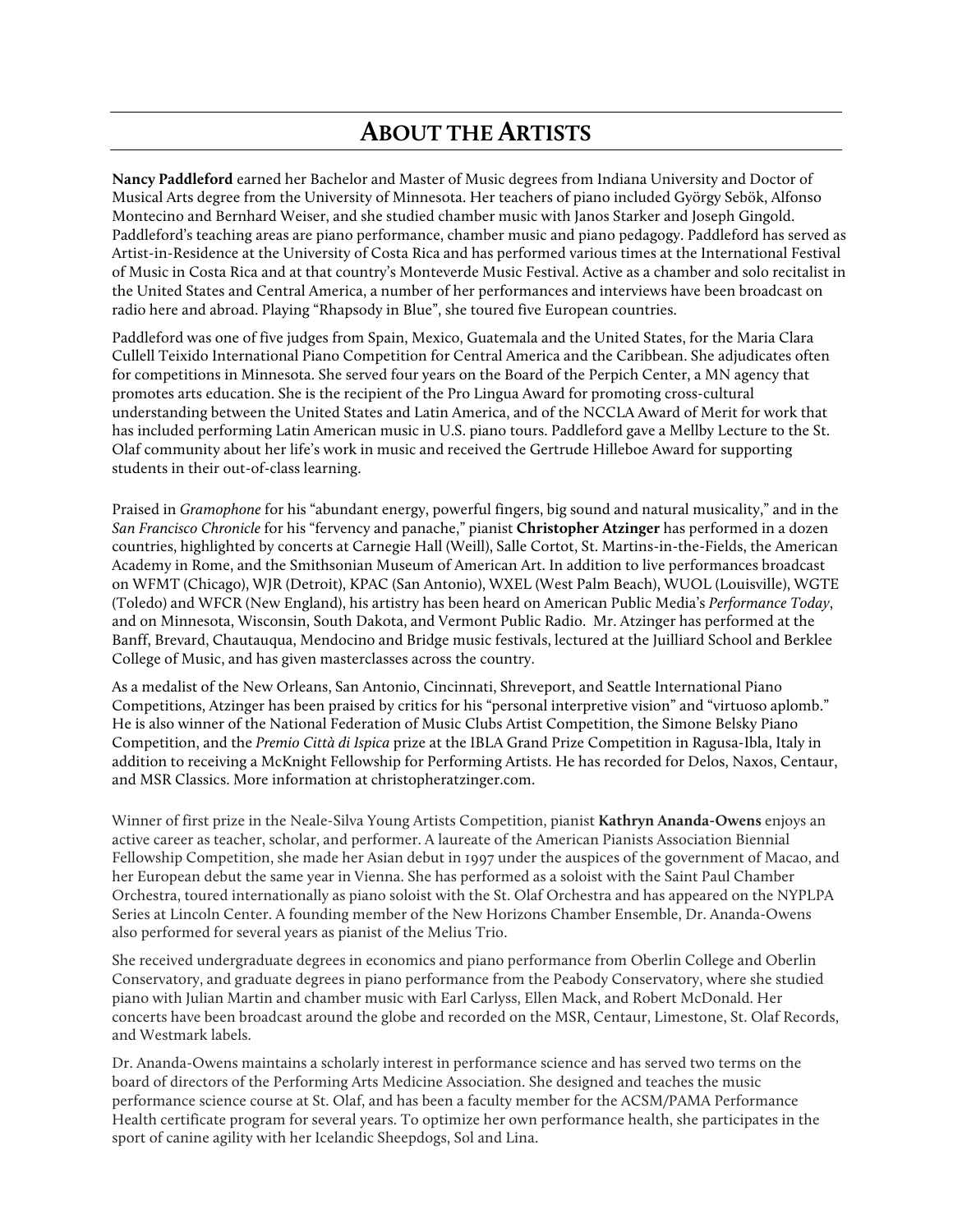A native of Minnesota, **Dr. April Ryun Kim** graduated from St. Olaf College with a B.M. in piano performance with a collaborative emphasis. She earned a M.M. in solo and collaborative performance from the Cleveland Institute of Music and completed a D.M.A. in piano performance at the University of Missouri – Kansas City. Dr. Kim has given numerous performances as a soloist, collaborative pianist, and chamber musician. She has been featured as a soloist in the MasterWorks Festival Honors Recital and with the St. Olaf Orchestra. Dr. Kim has also received winning awards from competitions such as Thursday Musical and Schubert Club. Having an enthusiasm for new music, she has performed in the St. Olaf Faculty Chamber Ensemble, featuring works by Ann Millikan and is a regular performer in 10th Wave, a new music chamber ensemble based in the Twin Cities, performing works written by Missy Mazzoli, Steve Reich, David Lang, and many more.

In addition to teaching and performing, Dr. Kim has given masterclasses, adjudicated competitions, and invited to present at various conferences such as the MTNA Collegiate Chapters Piano Pedagogy Symposiums, MMTA Conventions and CMS Regional Conferences. Additionally, she has presented at the 2019 Women Composers Festival of Hartford, 2019 Music by Women Composers Festival, and the 2019 CMS International Conference held in Belgium. Recently, she has been invited to present at the 2020 Compositions in Asia Symposium and Festival and A Powerful Force: Women in Music Conference.

A performer and recording artist on keyboard, violin, vocals and percussion, **Sarah Hohenstein Burk** has toured the U.S., Europe and the Middle East with a variety of ensembles and theatre troupes. Ongoing endeavors include directing and performing with her jazz trio, as well as dates with various jazz, big band, R&B, gospel, classical chamber, international dance and variety ensembles. She has played the roles of music director, conductor, composer, instrumentalist and arranger in over 100 theatre productions and is actively involved in the development and production of new works at Stages Theatre Company, the History Theatre, Theater Latté Da and Green T Productions.

Sarah's degrees from the University of Minnesota include a B.M. in theory/composition with a jazz studies minor and a Master of Liberal Studies. She has also studied Latin jazz piano with Nachito Herrera and Afro-Caribbean percussion with Shai Hayo. An Instructor of Jazz Piano at St. Olaf, Sarah has taught a variety of courses at McNally Smith College, St. Cloud State University, College of St. Benedict, University of Minnesota-Duluth and Northland College. She served as a consultant in the development of the Minnesota Music Teacher's Association's popular styles curriculum, and continues to give presentations and master classes at the organization's annual convention.

Hailed by The New York Times for her "rich tone" and "virtuosic panache," violinist **Francesca Anderegg** delivers precise yet impassioned performances of contemporary and classical music. Since her Carnegie Hall debut in 2008, Anderegg has given recitals in national and international venues, including Brooklyn's National Sawdust, The Arts Club of Washington, the National Museum of Colombia in Bógota, at Chicago's Symphony Center and the Metropolitan Museum of Art with Itzhak Perlman, and many other venues across the world. Her solo albums have been noted for their "lustrous tone" (The Strad Magazine) and "riveting listening experience" (Second Inversion).

The search for unusual repertoire has made Anderegg a fierce advocate for new music. She made her 2007 New York concerto debut playing Ligeti's Violin Concerto with The Juilliard Orchestra, and performed Pierre Boulez's solo compositions at the Lucerne Festival in Switzerland. She has toured extensively as a soloist in the US and in Latin America, performing and teaching in Costa Rica, Venezuela, Colombia, Brazil, Uruguay and Argentina. In August 2019, she gave the world premiere of Reinaldo Moya's violin concerto, in collaboration with conductor, Gemma New.

Anderegg holds degrees from Harvard University and The Juilliard School, where her teachers included Robert Mann, Ronald Copes, and Naoko Tanaka. She is a laureate of the Corpus Christi Competition and winner of fellowships from both the McKnight Foundation and the Leonore Annenberg Fund. Anderegg is Associate Professor of Violin at St. Olaf College and has taught at Interlochen Center for the Arts.